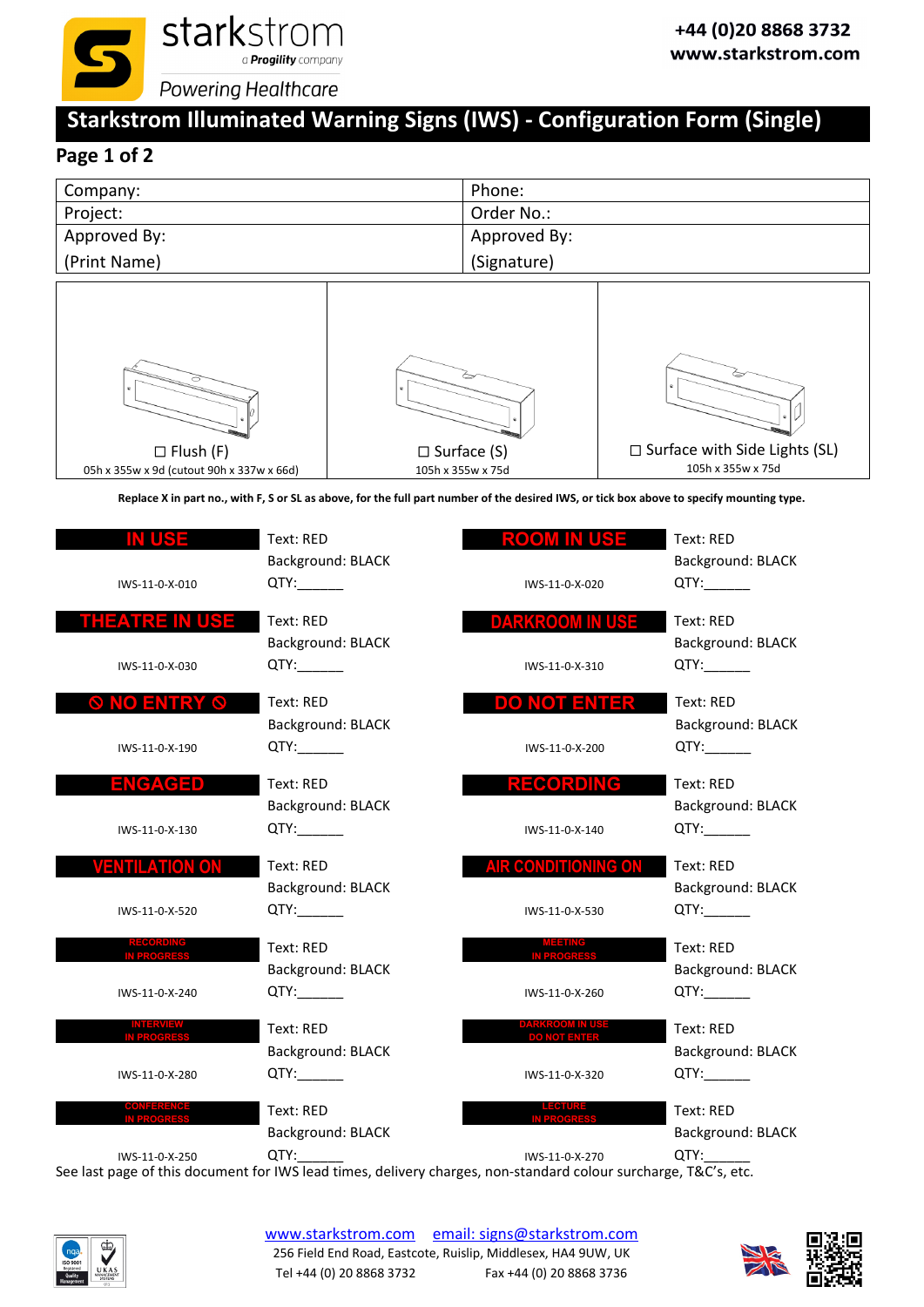### **Page 2 of 2**

| Company:     | Phone:       |
|--------------|--------------|
| Project:     | Order No.:   |
| Approved By: | Approved By: |
| (Print Name) | (Signature)  |

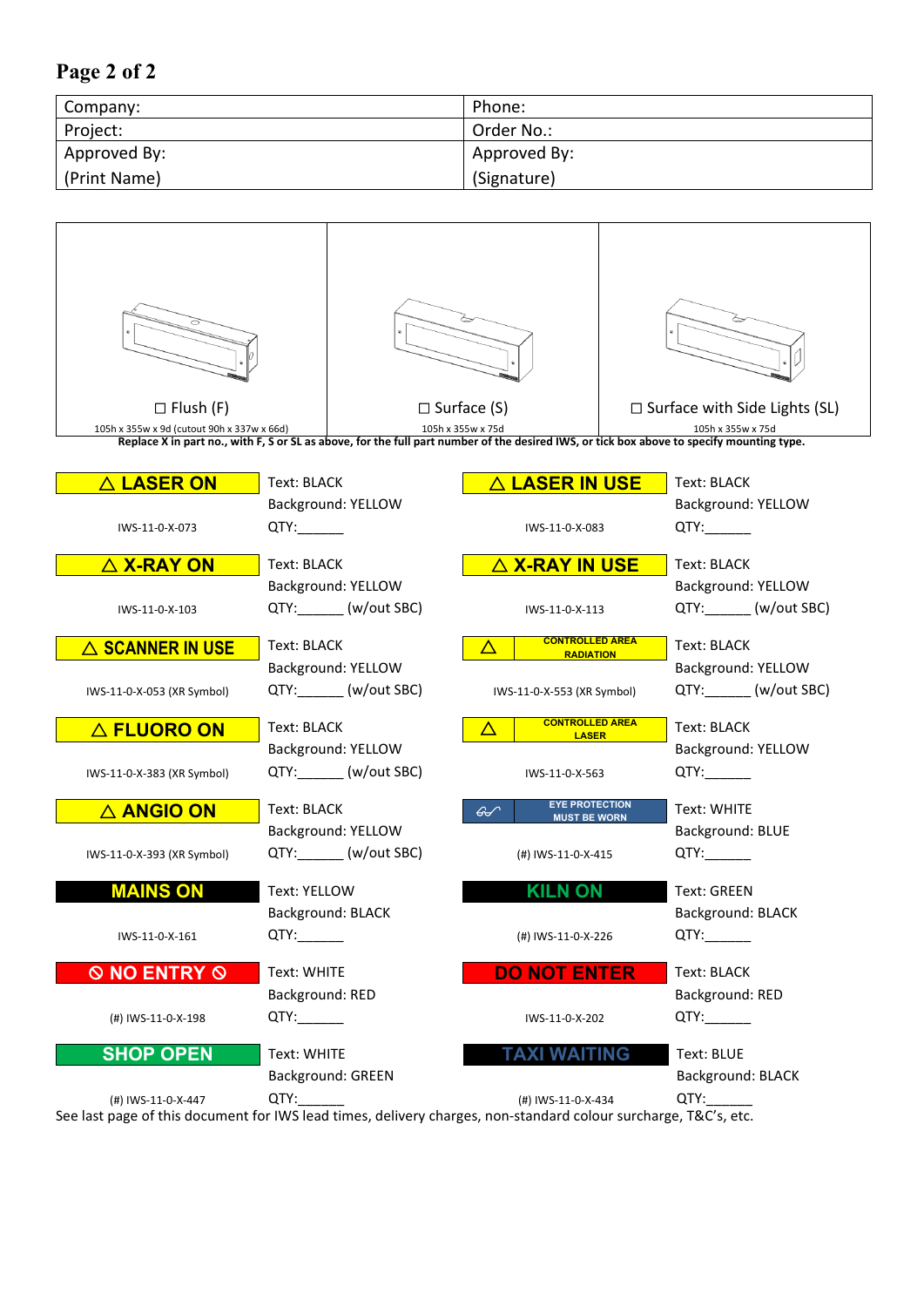

# **Starkstrom Illuminated Warning Signs (IWS) ‐ Configuration Form (Double)**

# **Page 1 of 2**

| Company:     | Phone:       |
|--------------|--------------|
| Project:     | Order No.:   |
| Approved By: | Approved By: |
| (Print Name) | (Signature)  |



Replace X in part no., with F, S or SL as above, for the full part number of the desired IWS, or tick box above to specify mounting type.

| LECTURE<br><b>DO NOT ENTER</b><br>IWS-22-0-X-B30                      | Text: RED<br><b>Background: BLACK</b><br>QTY:                               | <b>ROOM IN USE</b><br><b>DO NOT ENTER</b><br>IWS-22-0-X-A80 | Text: RED<br><b>Background: BLACK</b><br>QTY:                               |
|-----------------------------------------------------------------------|-----------------------------------------------------------------------------|-------------------------------------------------------------|-----------------------------------------------------------------------------|
| <b>CONTROLLED</b><br>Δ<br><b>AREA X-RAYS</b><br><b>THEATRE IN USE</b> | Text 1: BLACK<br>Background 1: YELLOW Text<br>2:RED<br>Background 2: BLACK  | <b>THEATRE IN USE</b><br><b>DO NOT ENTER</b>                | Text 1: YELLOW<br>Background 1: BLACK<br>Text 2: RED<br>Background 2: BLACK |
| IWS-22-0-X-E1C (XR Symbol)                                            | QTY: _______ (w/out SBC)                                                    | IWS-22-0-X-C5B                                              | QTY:                                                                        |
| $\triangle$ X-RAY ON $\triangle$<br>ROOM IN USE                       | Text 1: BLACK<br>Background 1: YELLOW Text<br>2:RED<br>Background 2: BLACK  | THEATRE IN USE<br>△ X-RAY IN USE                            | Text 1: RED<br>Background 1: BLACK<br>Text 2: BLACK<br>Background 2: YELLOW |
| IWS-22-0-X-D8C                                                        | QTY: (w/out SBC)                                                            | IWS-22-0-X-D3F                                              | QTY: (w/out SBC)                                                            |
| $\triangle$ X-RAY IN USE<br><b>DO NOT ENTER</b>                       | Text 1: BLACK<br>Background 1: YELLOW Text<br>2:RED<br>Background 2: BLACK  | △ LASER IN USE<br><b>DO NOT ENTER</b>                       | Text 1: BLACK<br>Background 1: YELLOW Text<br>2:RED<br>Background 2: BLACK  |
| IWS-22-0-X-A1C                                                        | QTY: (w/out SBC)                                                            | IWS-22-0-X-A2C                                              | QTY:                                                                        |
| △ CONTROLLED AREA<br><b>DO NOT ENTER</b>                              | Text 1: BLACK<br>Background 1: YELLOW<br>Text 2: RED<br>Background 2: BLACK | △ CONTROLLED AREA<br><b>DO NOT ENTER</b>                    | Text 1: BLACK<br>Background 1: YELLOW<br>Text 2: RED<br>Background 2: BLACK |
| IWS-22-0-X-D9C (XR Symbol)                                            | QTY: _______ (w/out SBC)                                                    | IWS-22-1-X-D9C (XR Symbol)                                  | QTY: (with SBC)                                                             |



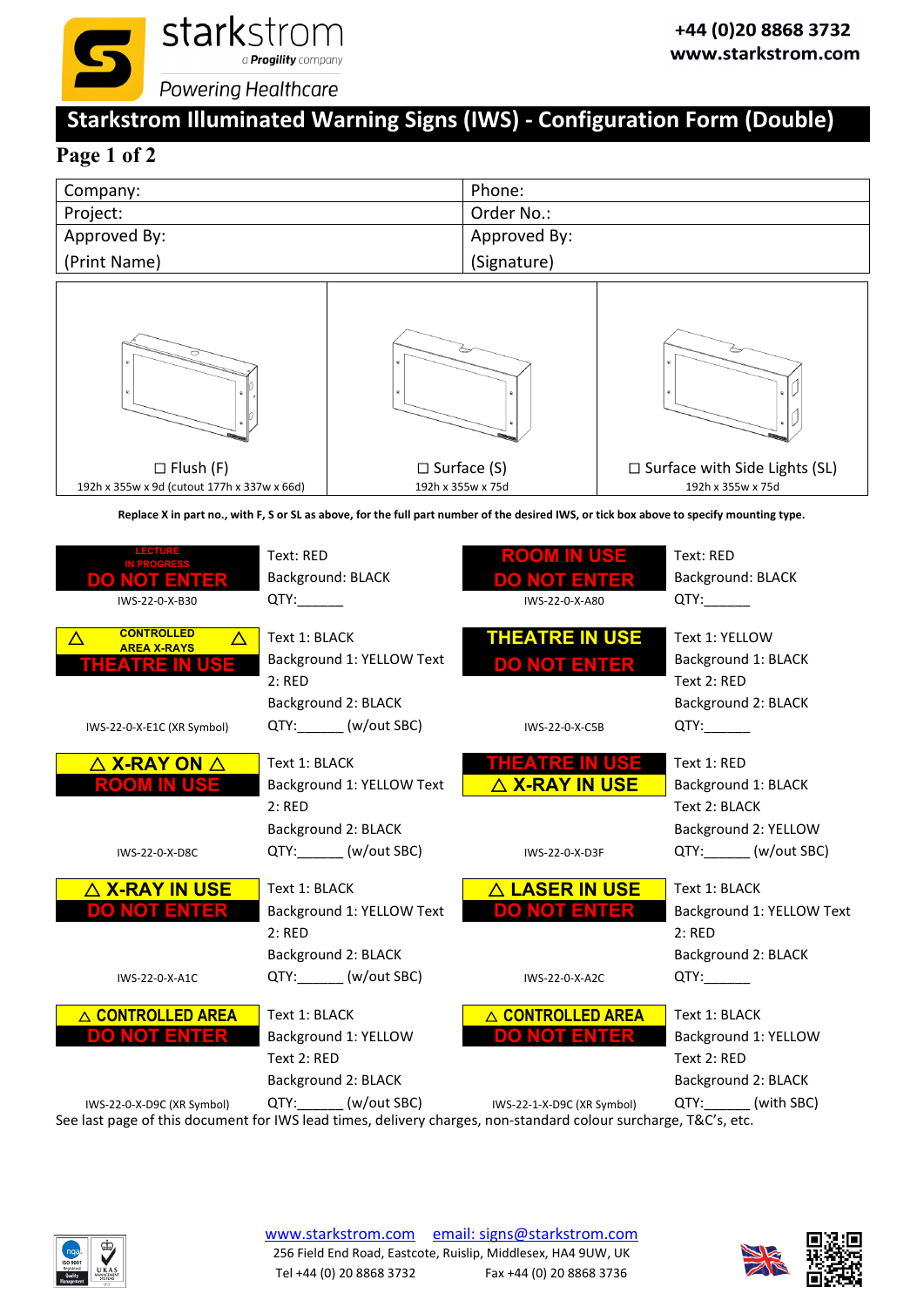## **Page 2 of 2**

| Company:     | Phone:       |
|--------------|--------------|
| Project:     | Order No.:   |
| Approved By: | Approved By: |
| (Print Name) | (Signature)  |

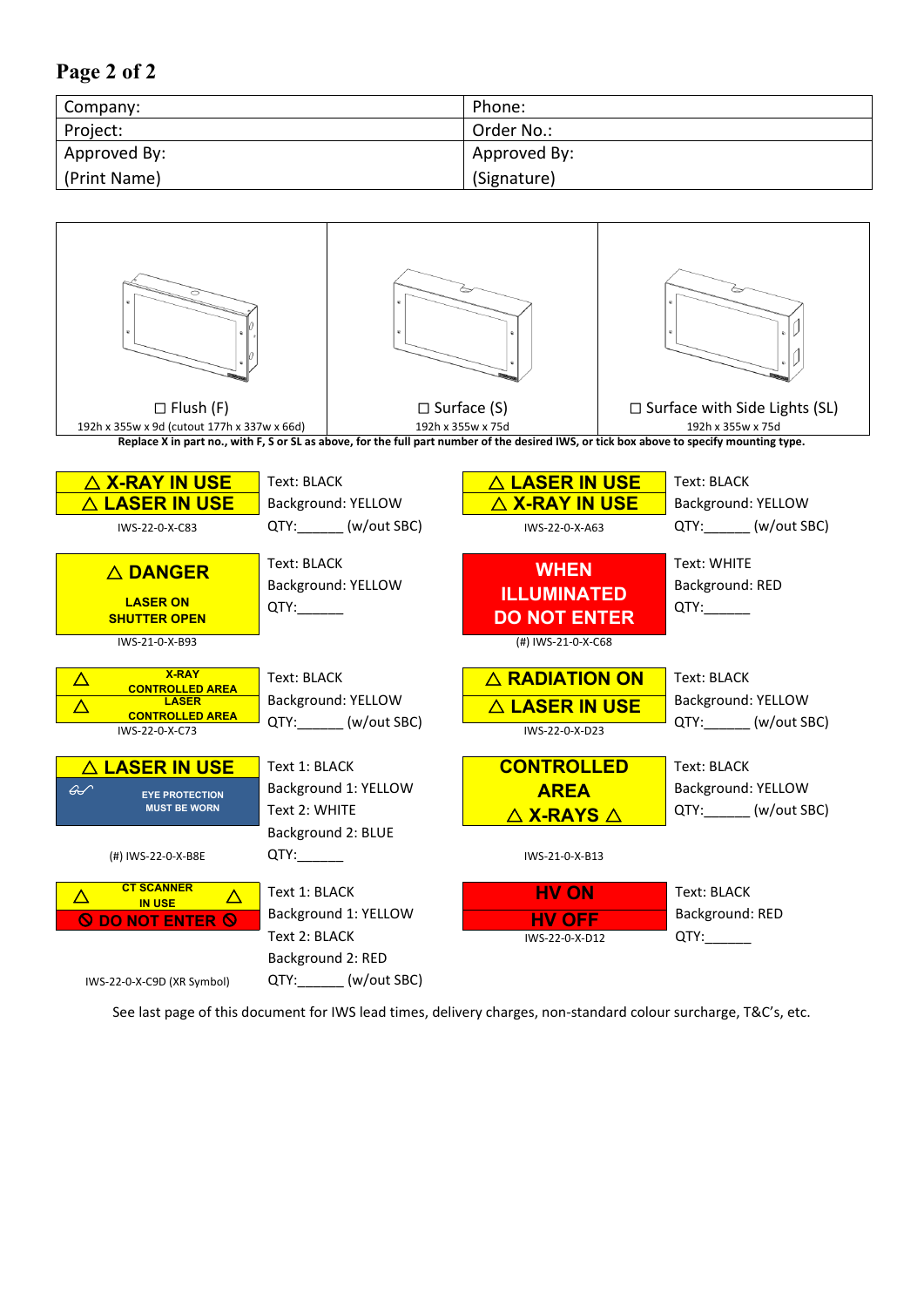

# **Starkstrom Illuminated Warning Signs (IWS) ‐ Configuration Form (Triple)**

# **Page 1 of 2**

| Company:     | Phone:       |
|--------------|--------------|
| Project:     | Order No.:   |
| Approved By: | Approved By: |
| (Print Name) | (Signature)  |



Replace X in part no., with F, S or SL as above, for the full part number of the desired IWS, or tick box above to specify mounting type.

| $\triangle$ X-RAY IN USE<br>ROOM IN USE<br>DO NOT ENTER                                    | Text 1: BLACK<br>Background 1: YELLOW Text<br>$2-3$ : RED<br>Background 2-3: BLACK                     | $\Delta$ LASER IN USE<br><b>ROOM IN USE</b><br><b>DO NOT ENTER</b>                       | Text 1: BLACK<br>Background 1: YELLOW Text<br>2-3: RED<br>Background 2-3: BLACK                             |
|--------------------------------------------------------------------------------------------|--------------------------------------------------------------------------------------------------------|------------------------------------------------------------------------------------------|-------------------------------------------------------------------------------------------------------------|
| IWS-33-0-X-B6R                                                                             | QTY: _______ (w/out SBC)                                                                               | IWS-33-0-X-B7R                                                                           | QTY:                                                                                                        |
| $\triangle$ X-RAY IN USE<br>THEATRE IN USE<br>DO NOT ENTER<br>IWS-33-0-X-C1R               | Text 1: BLACK<br>Background 1: YELLOW Text<br>$2-3$ : RED<br>Background 2-3: BLACK<br>QTY: (w/out SBC) | $\triangle$ LASER IN USE<br>THEATRE IN USE<br><b>DO NOT ENTER</b><br>IWS-33-0-X-B4R      | Text 1: BLACK<br>Background 1: YELLOW Text<br>$2-3$ : RED<br>Background 2-3: BLACK<br>QTY:                  |
| RECORDING<br><b>MEETING</b><br>IN PROGRESS<br><b>DO NOT ENTER</b><br>IWS-33-0-X-A90        | Text: RED<br>Background: BLACK                                                                         | △ LASER IN USE<br>$\triangle$ X-RAY IN USE<br><b>DO NOT ENTER</b><br>IWS-33-0-X-B2Q      | Text 1-2: BLACK<br>Background 1-2: YELLOW<br>Text 3: RED<br>Background 3: BLACK<br>QTY: (w/out SBC)         |
| <b>RECORDING</b><br>MEETING<br><b>IN PROGRESS</b><br><b>DO NOT ENTER</b><br>IWS-33-0-X-A9N | Text 1: YELLOW<br><b>Text 2-3: RED</b><br>Background: BLACK<br>QTY:                                    | $\triangle$ LASER IN USE<br>$\triangle$ X-RAY IN USE<br>THEATRE IN USE<br>IWS-33-0-X-C3Q | Text 1-2: BLACK<br>Background 1-2: YELLOW<br>Text 3: RED<br>Background 3: BLACK<br>QTY: _______ (w/out SBC) |



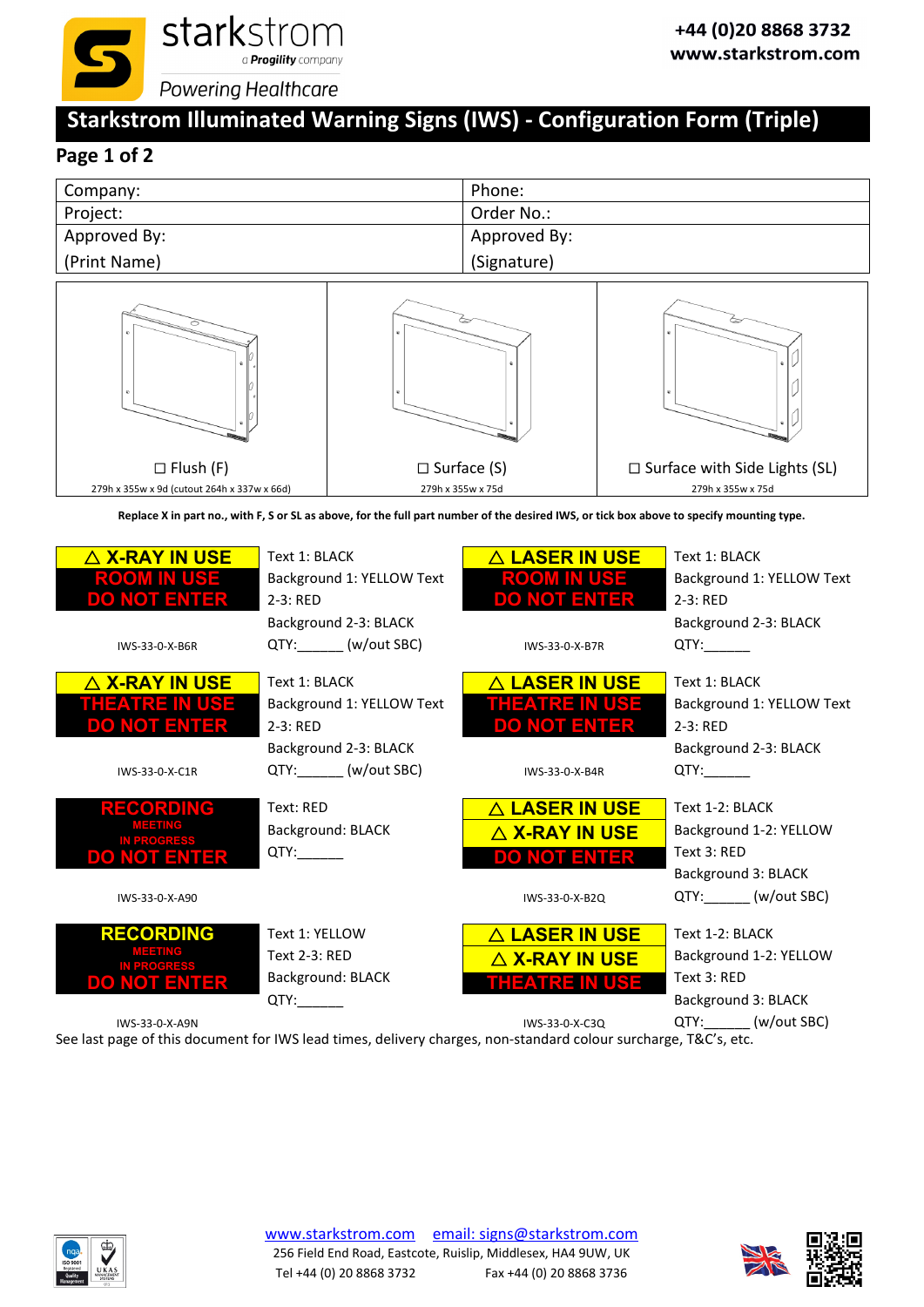## **Page 2 of 2**

| Company:     | Phone:       |
|--------------|--------------|
| Project:     | Order No.:   |
| Approved By: | Approved By: |
| (Print Name) | (Signature)  |

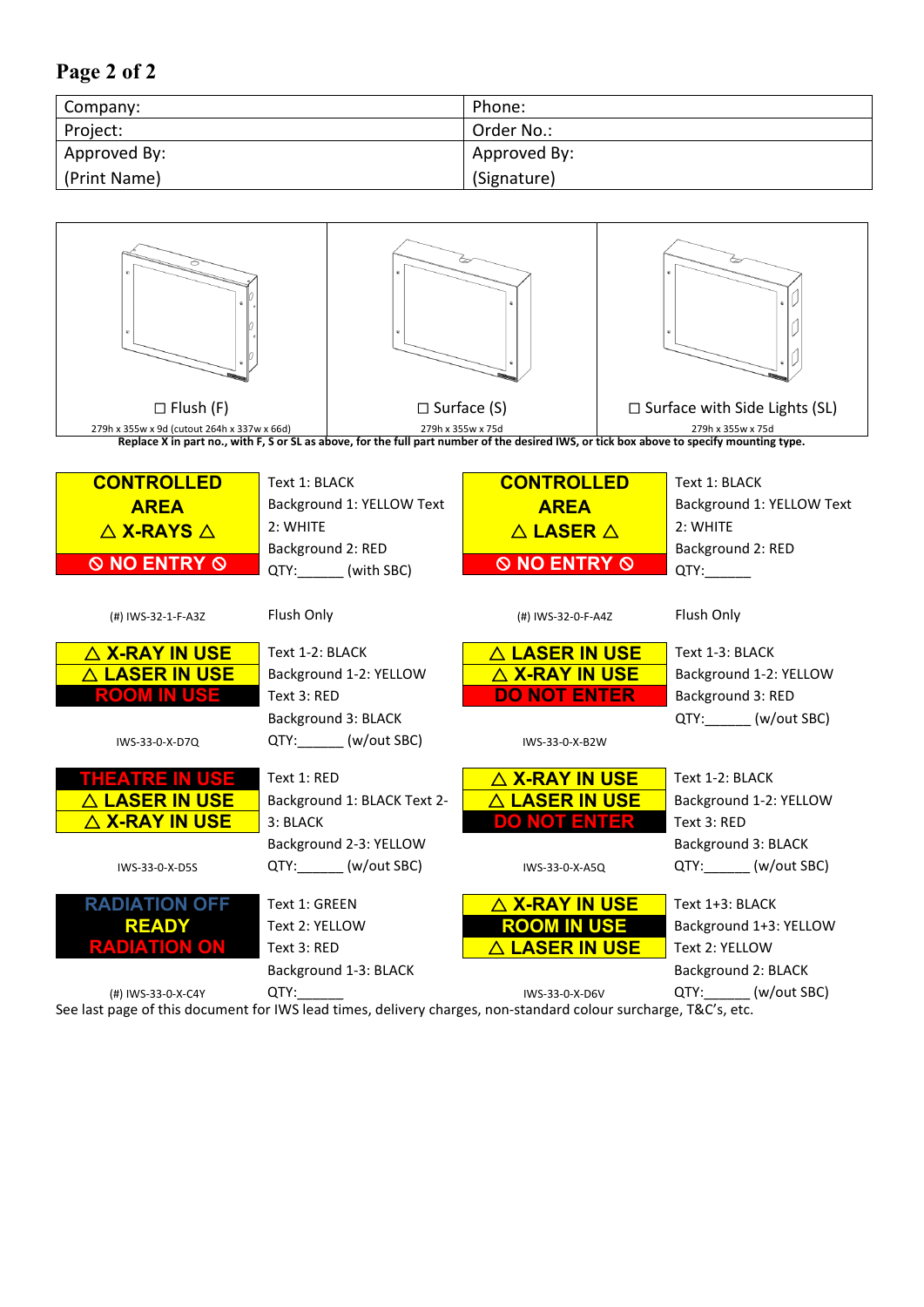

# **Starkstrom Illuminated Warning Signs (IWS) ‐ Configuration Form (Specials)**

# **Page 1 of 1**

| Company:     | Phone:       |
|--------------|--------------|
| Project:     | Order No.:   |
| Approved By: | Approved By: |
| (Print Name) | (Signature)  |





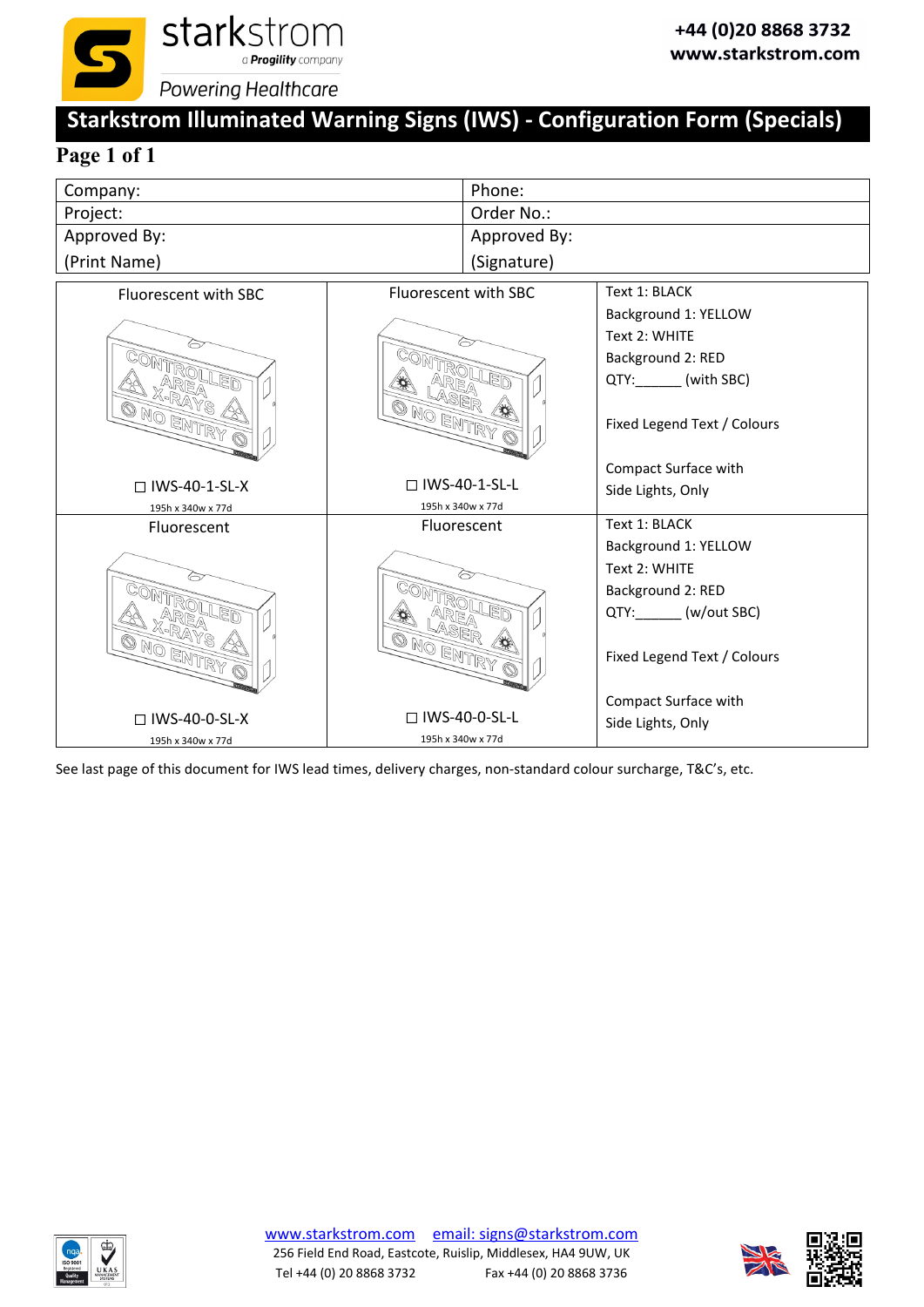

# **Starkstrom Illuminated Warning Signs (IWS) ‐ Configuration Form (Custom)**

## **Page 1 of 1**



See last page of this document for design constraints for custom signs, IWS lead times, delivery charges, non-standard colour surcharge, T&C's, etc.

Symbols: Write the following in <u>one box</u> for a symbol character...<br>NE = **O** No Entry Symbol XR =  $\triangle$  Radiation Warning LA =  $\angle$  $XR = \triangle$  Radiation Warning LA =  $\triangle$  Laser Warning EP =  $\textcircled{e}$  Eye Protection Sym



[www.starkstrom.com](http://www.starkstrom.com) email: signs@starkstrom.com 256 Field End Road, Eastcote, Ruislip, Middlesex, HA4 9UW, UK Tel +44 (0) 20 8868 3732 Fax +44 (0) 20 8868 3736